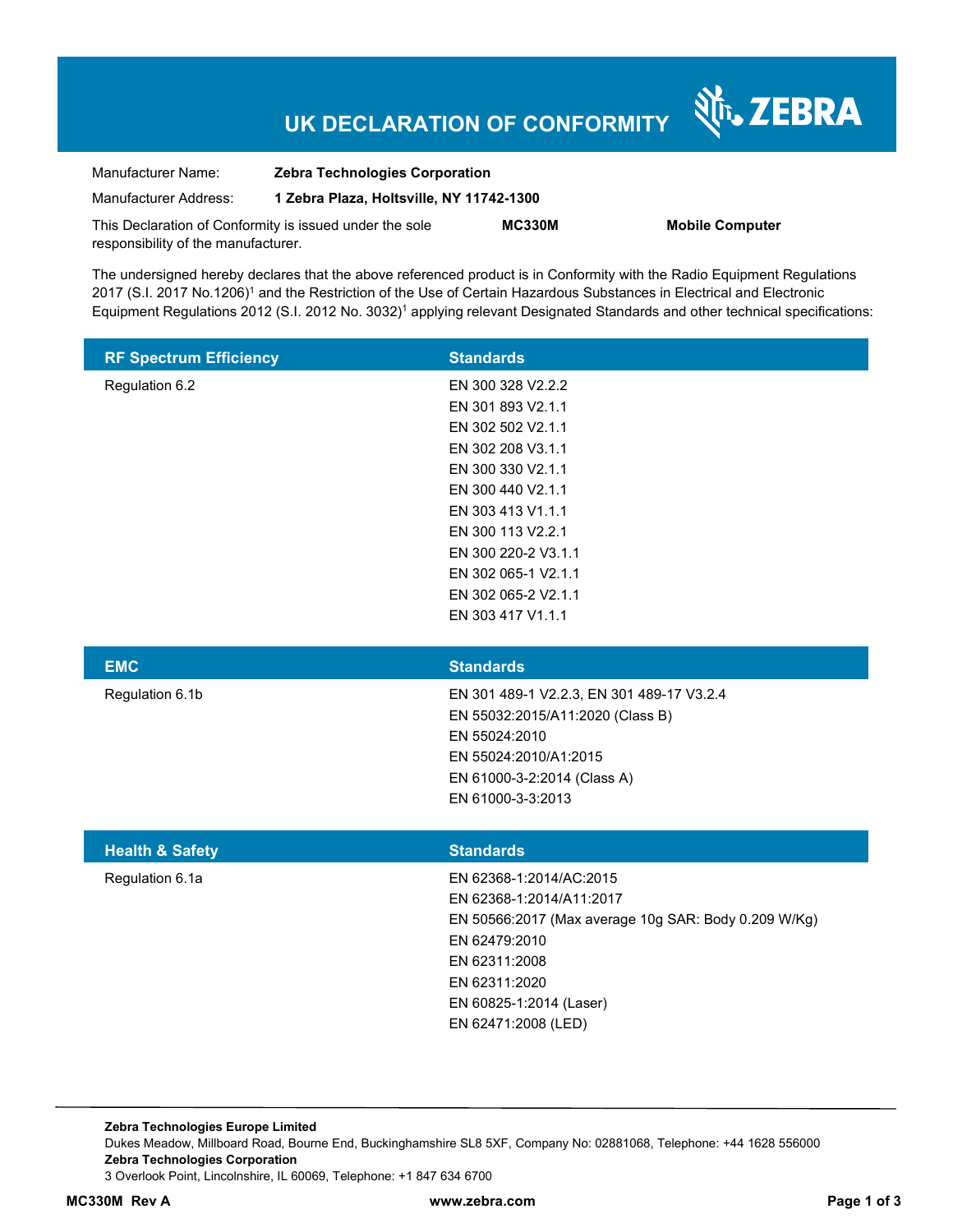# **UK DECLARATION OF CONFORMITY**



#### **Environmental Standards**

Restriction of the Use of Certain Hazardous Substances in Electrical and Electronic Equipment Regulations

EN 50581:2012 EN IEC 63000:2018

With regard to the Radio Equipment Regulations 2017 (S.I. 2017 No.1206)<sup>1</sup>, the conformity assessment procedure referred to in regulation 41(4)(a) and detailed in Schedule 2 has been followed.

 $^{\rm 1}$  As amended by applicable EU withdrawal legislation implemented at the time of issuing this declaration

## **Signed on behalf of Zebra Technologies Corporation**

*(Signature of authorized person)* Marco Belli Rev: A Sr. Manager, Regulatory Date: 15 October 2021 Place: Bourne End, UK